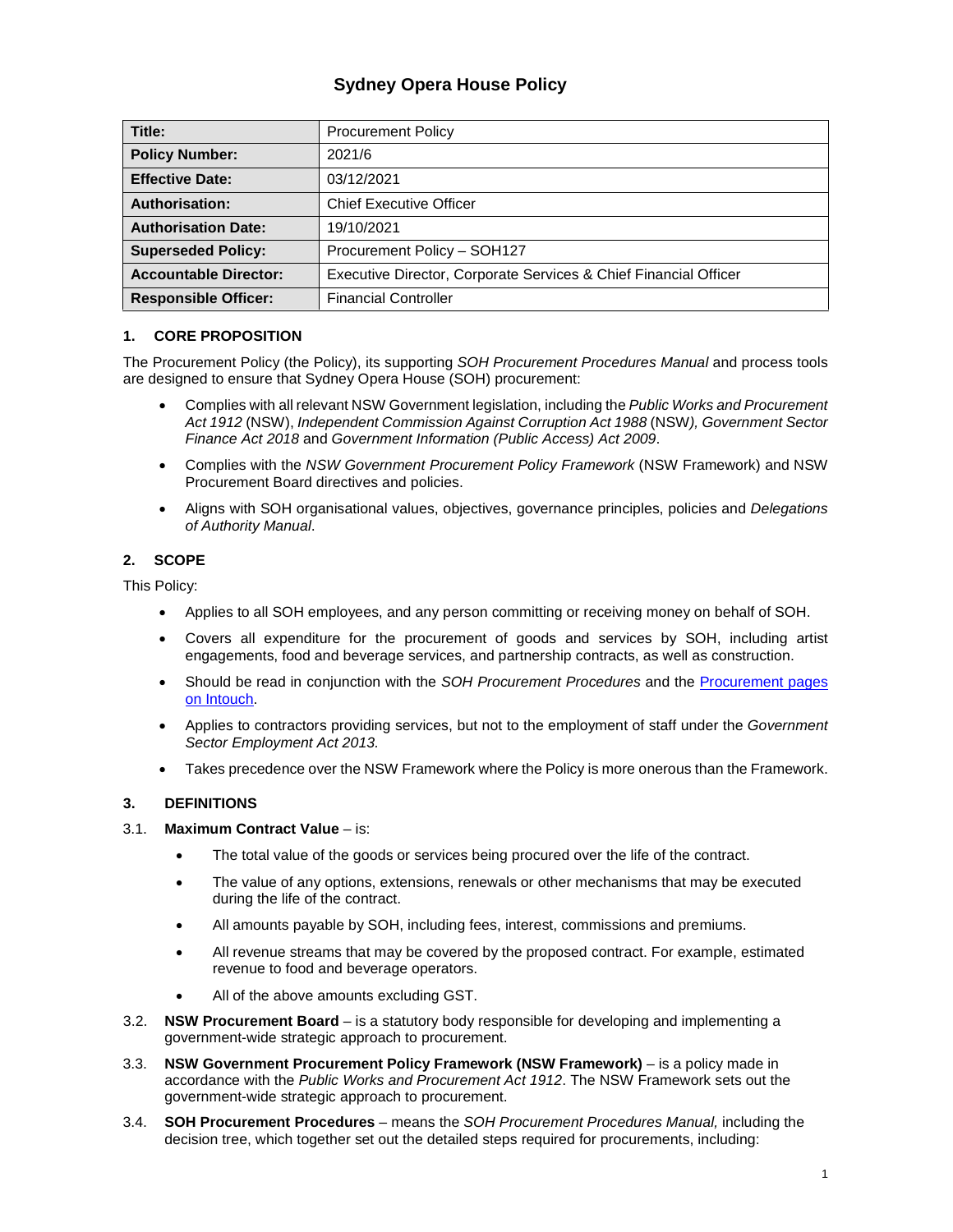- Selecting a procurement method.
- Seeking approval for the procurement plan.
- Approaching the market.
- Managing and assessing procurement risk.
- Evaluating responses.
- Seeking legal advice.
- Contract management.
- Records management.
- 3.5. **Procurement Review Panel (PRP)**  is the strategic leadership group for procurement at SOH, responsible for overseeing SOH procurement processes. The PRP reviews proposed procurements to ensure they are in line with this Policy.
- 3.6. **Sensitive procurements**  includes any procurement that:
	- Must be approved by the SOH Trust or the Minister.
	- Does not comply with SOH Procurement Procedures.
	- May be justified as an emergency procurement.
	- Requires an exemption from the NSW Procurement Board to proceed.
	- Is a high-risk procurement of goods and services, including where the procurement risk assessment has a high-risk rating.
	- Is an unsolicited proposal.
	- Involves direct negotiation (also called exclusive dealing, single select or direct dealing) for a Maximum Contract Value above \$30,000 and is not covered by a NSW Framework exemption or preference.
	- Must be approved by the CEO because it has fewer than 3 quotes, has a Maximum Contract Value above \$30,000, and is not on a whole of government contract or scheme.

## **4. PROCUREMENT PRINCIPLES AND OBJECTIVES**

All procurement at SOH must adhere to the probity principles and objectives set out in the NSW Framework. They are:

- **Value for money** This is not necessarily the lowest price for a purchase or the highest price for a disposal, nor the highest quality good or service. It requires a balanced assessment of a range of financial and non-financial factors, such as quality, cost, fitness for purpose, capability, capacity, risk, total cost of ownership, or other relevant factors.
- **Fair and open competition** Processes must be transparent, impartial and competitive to drive fair and ethical behaviour, safeguard probity, and foster healthy relationships with suppliers.
- **Easy to do business**  SOH endeavours to make procurement simpler, easier and more efficient by prioritising streamlined and accessible processes with lower barriers, to appeal to a broad supply base and expand opportunities.
- **Support economic development, social outcomes and sustainability SOH aims to achieve** sustainable procurement by:
	- o Extending the assessment of value for money beyond the sourcing process to include consideration of social, economic and sustainable impacts; and
	- o Building a diverse supply base that comprises all types of businesses.
- **Encourage innovation.**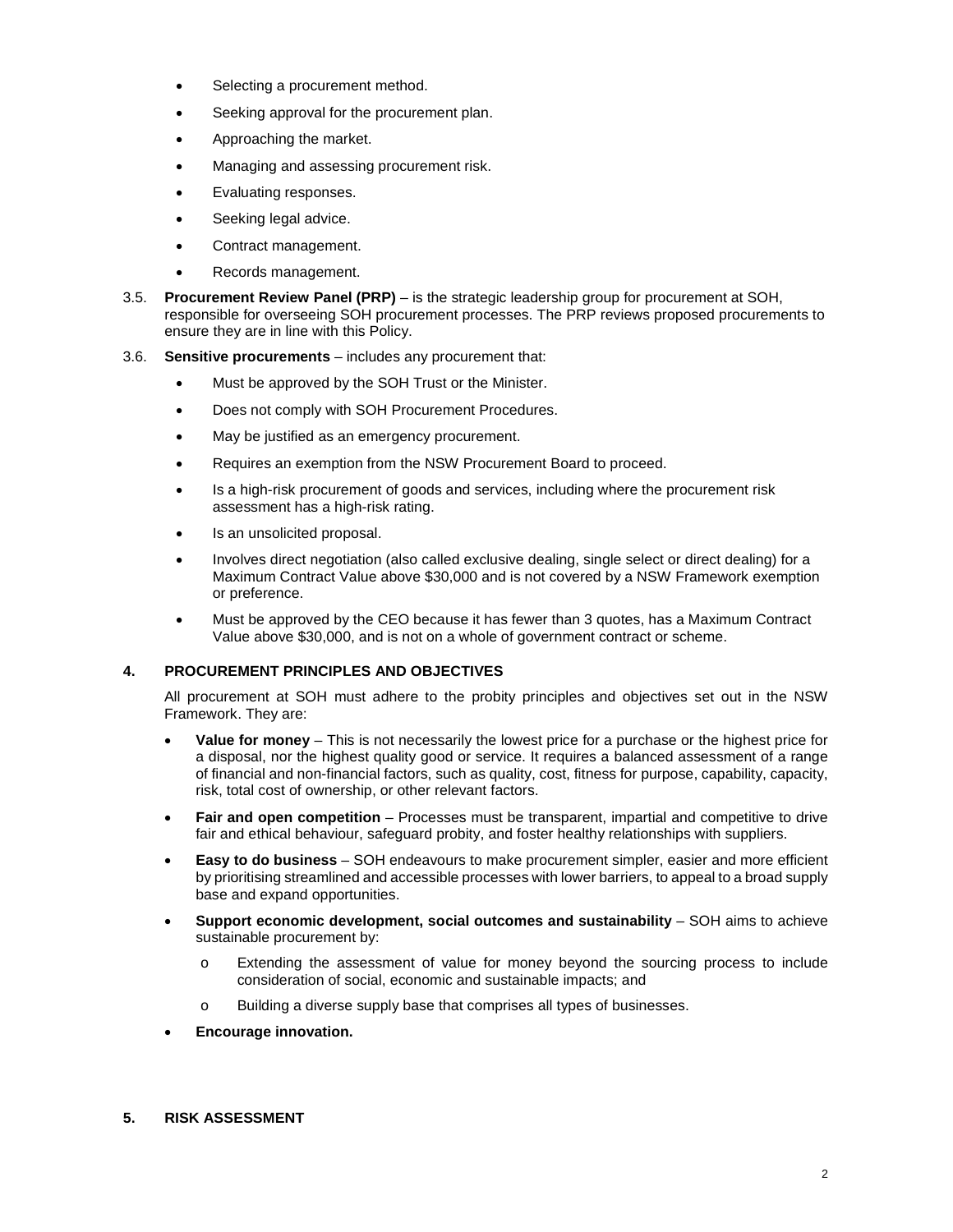A risk assessment may be completed for any procurement of any value. A risk assessment identifying procurement risks must be completed for procurement activities worth more than \$30,000, including the implementation of risk mitigation strategies in accordance with the *Risk Management Policy.*

## **6. SUSTAINABILITY**

- 6.1. Procurement evaluation, approval processes and contracts must align with the *SOH Sustainable Procurement Framework (SPF)*, which outlines economic, social and environmental considerations that SOH must take into account when undertaking procurement. These are reflected in the Procurement Procedures.
- 6.2. The NSW Framework sets out threshold exemptions to support small and medium-sized businesses, Aboriginal-owned businesses, regional businesses and social enterprises. Refer to the *SOH Procurement Procedures Manual* for guidance.

## **7. PROCUREMENT VALUES, METHODS AND REQUIREMENTS**

- 7.1. SOH must use an applicable mandatory whole-of-government arrangement, including any contract, scheme or panel. SOH may use an applicable recommended whole-of-government arrangement. SOH may establish a panel of suppliers to meet a business need.
- 7.2. Purchase orders should reflect the contracted value and must not be split to avoid procurement approval thresholds or process requirements.
- 7.3. The estimated Maximum Contract Value, among other aspects of the procurement, informs the approach to market and approval process. If the Maximum Contract Value changes during procurement to require additional approvals, the portfolio procurement contact person must be informed and an appropriate course of action determined and implemented, consistent with this Policy.
- 7.4. Procurements must be submitted to the PRP for review and endorsement where:
	- The Maximum Contract Value of the procurement exceeds:
		- o \$100,000 (excluding GST) for general goods and services.
		- o \$150,000 (excluding GST) for Building, Safety & Security (BSS) procurements for general goods and services, or construction.
	- It is a Sensitive procurement (as defined in section 3.6).
- 7.5. There may be circumstances where an exception to the procurement method outlined in this Policy is required, or where the process can be accelerated, for example, in the case of an emergency. In this case, the procurement is deemed a Sensitive procurement and must be endorsed by the PRP.
- 7.6. Direct negotiations must be avoided as they increase the risk of corrupt conduct and may not achieve the NSW procurement objective of fair and open competition. SOH staff who need to engage in direct negotiations must comply with the *NSW Direct Dealing Guidelines* and applicable *Independent Commission Against Corruption (ICAC) Guidelines*, and where the Maximum Contract Value is above \$30,000, a direct negotiation is deemed to be a Sensitive Procurement and a robust justification must be provided for consideration by the PRP.
- 7.7. Foreign exchange risk must be considered when planning the procurement, and processes followed in accordance with the *Treasury Risk Management Policy*.
- 7.8. Responsible SOH staff must:
	- o Manage contracts following the terms of those contracts and SOH Procurement Procedures.
	- o Monitor and manage contract and supplier performance.
	- o Review outcomes to assess the effectiveness of arrangements.
- 7.9. The form of the contract and its length must be considered early in the procurement planning phase. Staff undertaking procurement activities must seek advice from the Legal team if the procurement needs to be submitted to the PRP.
- 7.10. Disposals of assets are to be undertaken in accordance with the SOH Procurement Procedures. Disposals must be approved by the appropriate person and consider recycling, repair and reuse opportunities.

## **8. RECORDS MANAGEMENT AND INFORMATION CLASSIFICATION**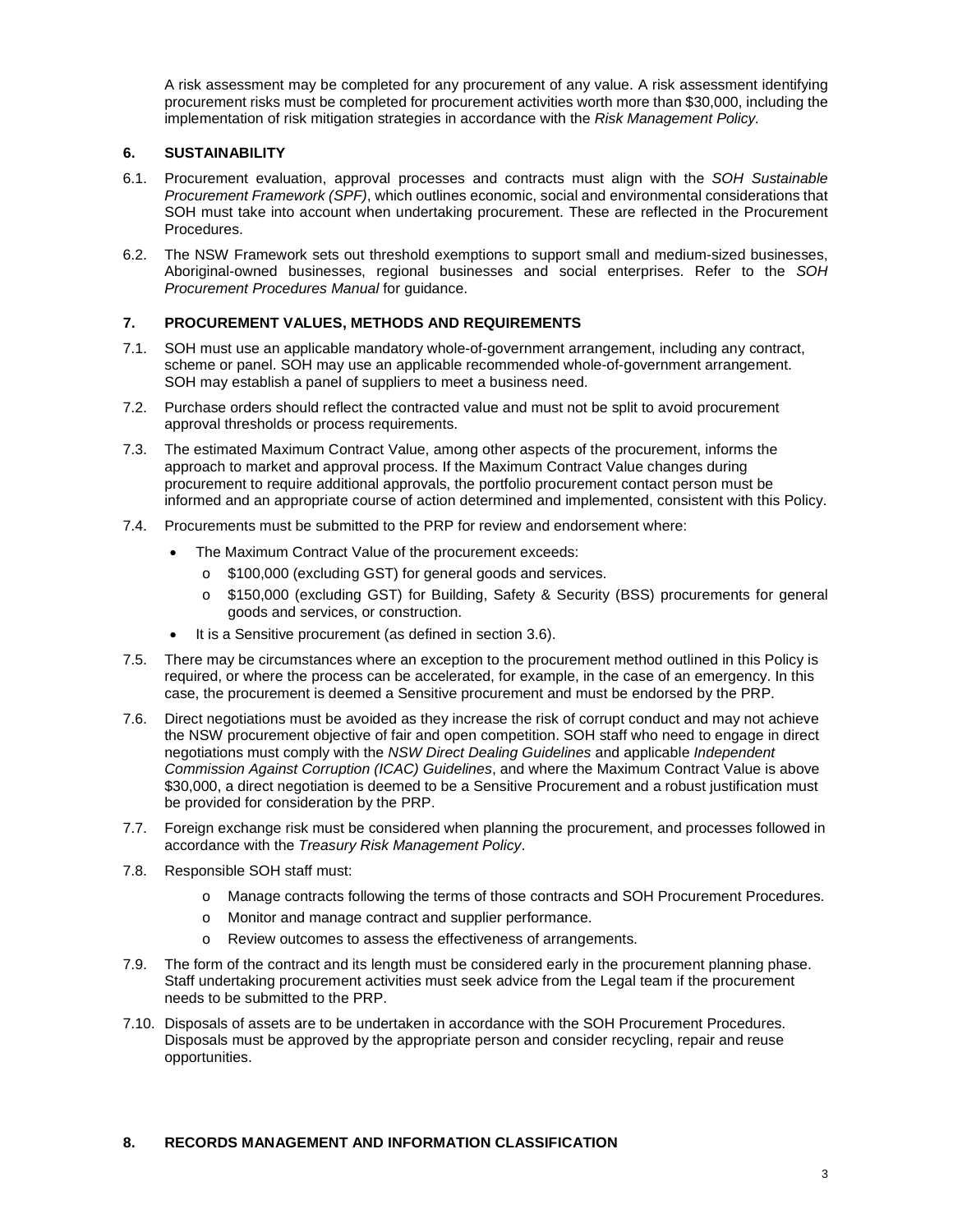- 8.1. SOH will maintain procedures and tools that ensure procurement processes and decisions are documented, in line with this Policy.
- 8.2. Any confidential or sensitive information must be managed in line with the *SOH Information Classification Policy*. Any information that includes personal identifiable information must be managed in line with the *SOH Privacy Management Policy and Plan*.

### **9. ACCREDITATION**

- 9.1. The NSW Framework sets out the levels of accreditation that apply to the procurement of goods, services and construction.
- 9.2. With the approval of the PRP, SOH may choose to become accredited, or seek and obtain assurance from an accredited agency for a specific procurement. The thresholds for the assurance process are set out in the NSW Framework and SOH Procurement Procedures.

#### **10. NOTIFYING SUPPLIERS OF OPPORTUNITIES**

All open approaches to market must be advertised on NSW eTendering. It is recommended that the platform be used wherever possible to aid probity, governance and transparency.

#### **11. BREACHES AND CONFLICTS OF INTEREST**

- 11.1. Any person or people with a real or perceived conflict of interest that arises during any procurement activity must declare the conflict as soon as possible, in line with the *SOH Code of Conduct*. Failure to follow this Policy may result in disciplinary action, including termination of employment.
- 11.2. A person may be guilty of corrupt conduct under the *Independent Commission Against Corruption Act 1988 (NSW)* if found to have been involved in collusive tendering or official misconduct (including maladministration) or using public assets or funds for private advantage.
- 11.3. Corrupt conduct includes action or inaction of a serious nature that is contrary to law, unreasonable, unjust, oppressive or improperly discriminatory or based wholly or partly on improper motives. Corrupt conduct could include: taking unlawful action; failing to apply policies consistently; serious and substantial waste of public resources, that is the uneconomical, inefficient or ineffective use of resources that could result in the loss or wastage of public money (e.g. not following competitive tendering processes for a large-scale contract or purchase of unnecessary or inadequate goods); or unauthorised disclosure of confidential information.
- 11.4. Corrupt conduct must be reported. See the *SOH Public Interest Disclosures Policy*.

#### **12. RESPONSIBILITIES**

- 12.1. **All staff** (including employees and contractors) are responsible for:
	- Understanding and complying with this Policy and seeking advice if they do not understand any aspect of it.
- 12.2. **Staff undertaking procurement activities** are responsible for:
	- Ensuring appropriate record-keeping, in line with the *SOH Records Management Policy.*
	- Contract management, in line with the SOH Procurement Procedures and the *Access to Information (GIPA) Policy,* which refers to the public disclosure of contracts with a Maximum Contract Value of more than \$150,000.
	- Seeking guidance from the portfolio procurement contact person for procurements with a Maximum Contract Value of more than \$30,000, Sensitive procurements, or any proposed change to a Procurement Evaluation Plan (PEP) that has been endorsed by the PRP.

#### 12.3. **Procurement contact staff** are responsible for:

- Maintaining procedures and templates.
- Assisting business units in the procurement process.
- Considering any proposed update to an endorsed PEP and advising whether it should be taken to the PRP.
- 12.4. **Financial Controller** is responsible for: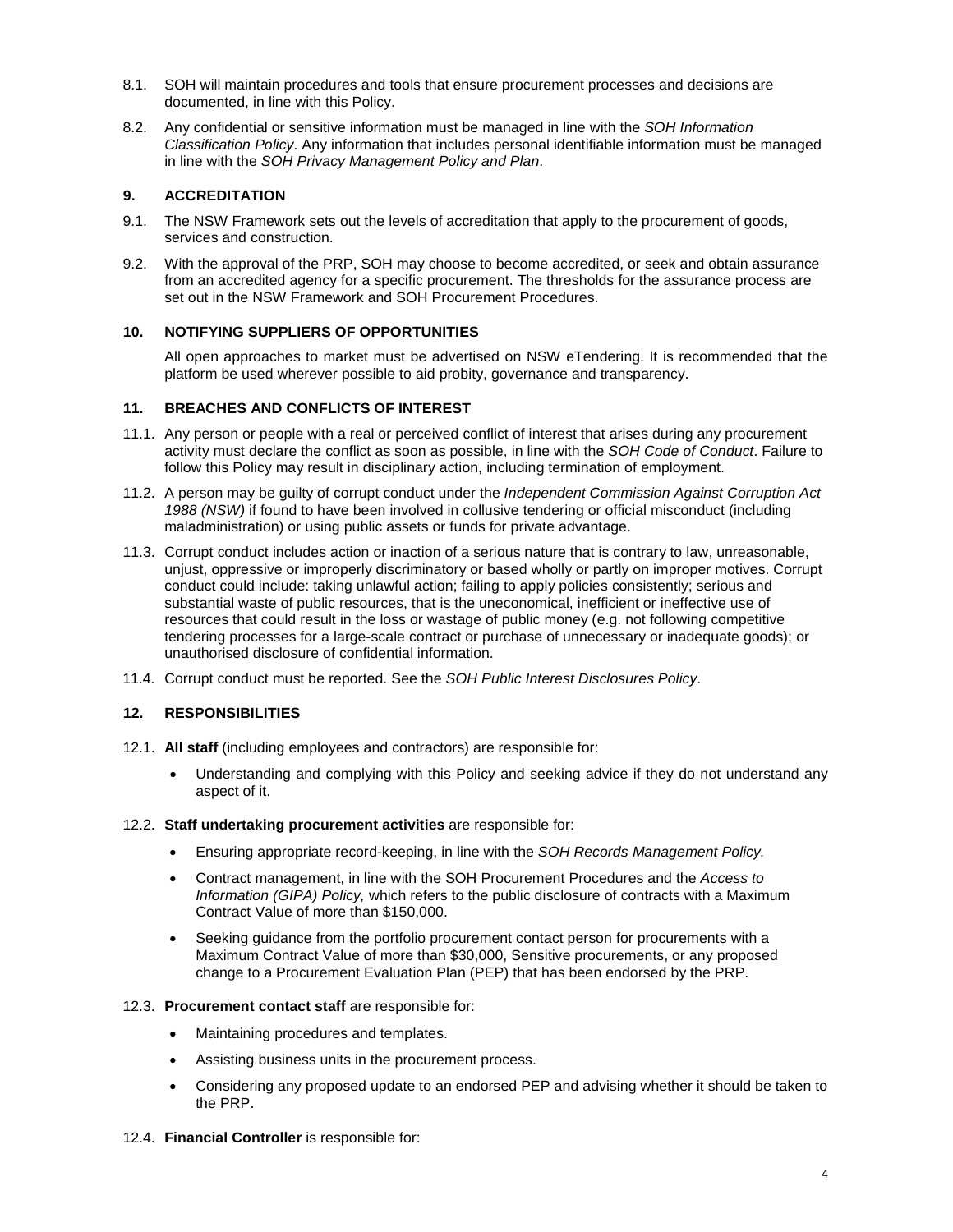- Overseeing the secretarial function of the PRP.
- Providing advice on the management and implementation of this Policy and leading its review.

### 12.5. **Procurement Review Panel (PRP)** is responsible for:

- Assessing procurement processes where the:
	- o Maximum Contract Value of the procurement exceeds:
		- **\$100,000 (excluding GST) for general goods and services.**
		- \$150,000 (excluding GST) for BSS team procurements for general goods and services or construction.
	- o Procurement is a Sensitive procurement.
- As part of the assessment process, reviewing the PEP, including assessment criteria, and any requested change to a PEP.
- Reviewing the Tender Assessment Report (TAR) where a PEP has been considered by the PRP.
- Acting in accordance with the PRP Protocol.

#### 12.6. **Chief Financial Officer is** responsible for:

- Ensuring SOH has the appropriate procurement infrastructure to support the business.
- Holding the position of Chief Procurement Officer at SOH.

#### **13. RELEVANT LEGISLATION, POLICIES AND OTHER GUIDANCE**

- Government Information (Public Access) Act 2009
- Government Sector Finance Act 2019 (NSW)
- Independent Commission Against Corruption (ICAC) Act 1988 (NSW)
- ICAC 'Direct Negotiations: Guidelines for Managing Risks' (2018)
- ICAC 'Supplier due diligence: a guide for NSW public sector agencies' (2020)
- Modern Slavery Act 2018 (Cth)
- NSW Direct Dealing Guidelines (2021)
- NSW Government Procurement Policy Framework and directives of the NSW Procurement Board
- Public Works and Procurement Act 1912 (NSW)
- Treasury NSW Government Foreign Exchange Risk Policy TPP18-03

#### **14. SOH SUPPORTING DOCUMENTS**

- Access to Information (GIPA) Policy
- Code of Conduct
- Conservation Management Plan
- Delegations of Authority Manual
- Environmental Sustainability Policy
- Information Classification Policy
- Privacy Management Policy and Plan
- Public Interest Disclosures Policy
- SOH Procurement Procedures Manual
- Records Management Policy
- Risk Management Policy
- Sustainable Procurement Framework (SPF)
- Treasury Risk Management Policy

#### **Version History**

|     | Version   Approved by          |            |            | Approval date   Effective date   Sections modified |
|-----|--------------------------------|------------|------------|----------------------------------------------------|
| 1.0 | <b>Chief Executive Officer</b> | 19/10/2021 | 03/12/2021 | New policy                                         |